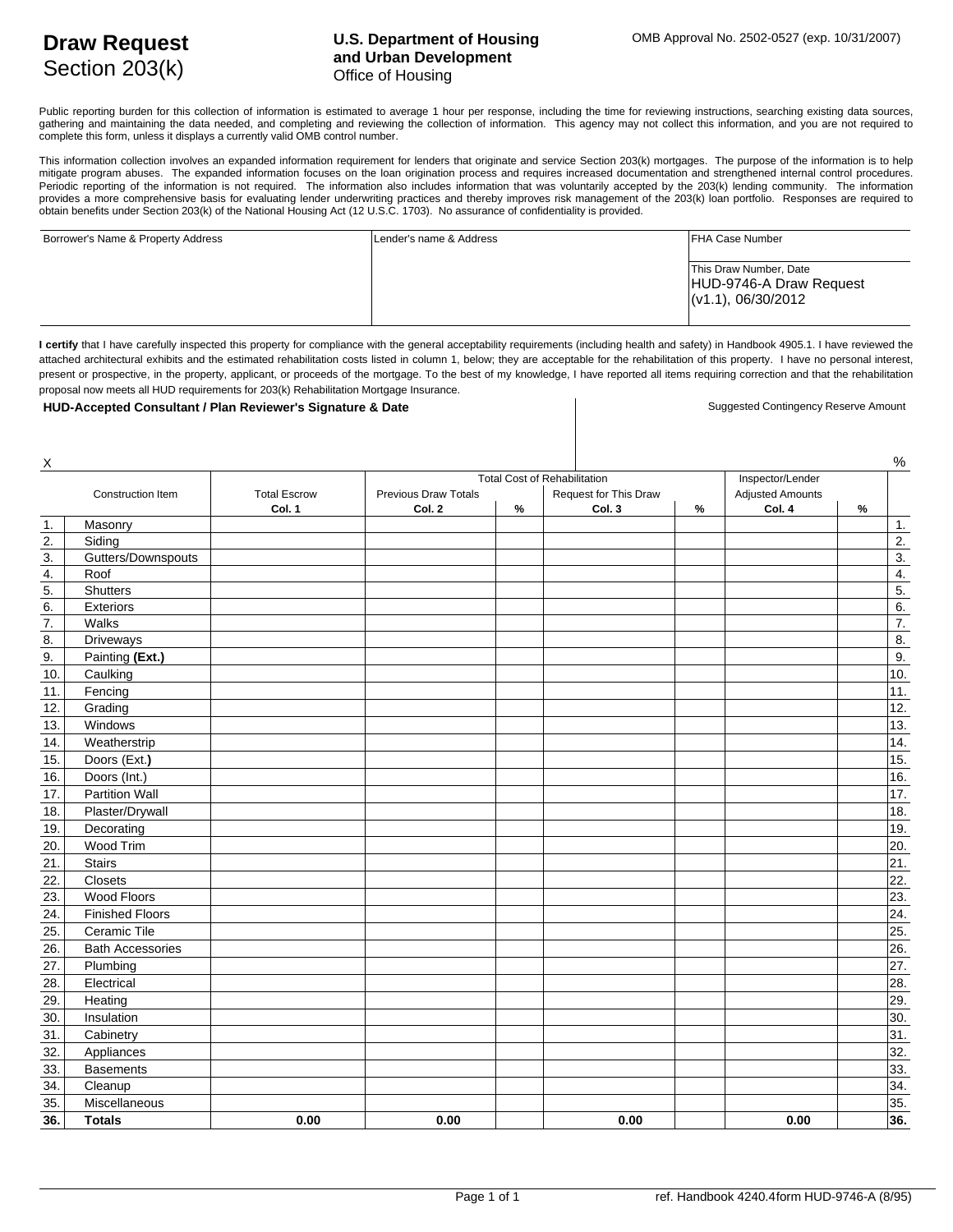I hereby certify that all the information stated herein, as well as any information provided in the accompaniment herewith, is true and accurate.

**Warning:** HUD will prosecute false claims and statements. Conviction may result in criminal and/or civil penalties. (18 U.S.C. 1001, 1010, 1012; 31 U.S.C. 3729, 3802)

This draw request is submitted for payment. All completed work has been done in a workmanlike manner. I hereby certify to the actual costs of rehabilitation as shown above in column 3. I understand that I cannot obtain additional monies from the rehabilitation escrow account without the approval of the lender. I also understand that a 10% holdback will not be released until all work is complete and it is determined that no mechanic's and materialmen's liens have been placed on the property. After the final inspection, the monies in the escrow account will be distributed as requ

| Borrower's Signature <b>Q</b> Owner-Occupant                                                                                                                                                                                                                                                 |                               | Investor/Builder      | x                                                             |                                                                         | Date                            |                                                                                                                                                                                           |
|----------------------------------------------------------------------------------------------------------------------------------------------------------------------------------------------------------------------------------------------------------------------------------------------|-------------------------------|-----------------------|---------------------------------------------------------------|-------------------------------------------------------------------------|---------------------------------|-------------------------------------------------------------------------------------------------------------------------------------------------------------------------------------------|
| This draw request is submitted for payment. All completed work has been done in a workmanlike manner. I understand that a 10% holdback will not be released until all work is<br>completed and it is determined that no mechanic's and materialmen's liens have been placed on the property. |                               |                       |                                                               |                                                                         |                                 |                                                                                                                                                                                           |
| General Contractor's Signature (if any) x                                                                                                                                                                                                                                                    |                               |                       |                                                               |                                                                         | Date                            |                                                                                                                                                                                           |
| that is not yet completed in a workmanlike manner and I recommend that the rehabilitation escrow funds be released for the completed work.                                                                                                                                                   |                               |                       |                                                               |                                                                         |                                 | I certify that I have carefully inspected this property on this date. The draw amounts are acceptable except as modified in column 4. I further certify that I have not accepted any work |
| Inspector's Signature x                                                                                                                                                                                                                                                                      |                               |                       | I.D. Number                                                   |                                                                         | Date                            |                                                                                                                                                                                           |
| <b>Approved for Release</b>                                                                                                                                                                                                                                                                  | The Draw                      | <b>Totals to Date</b> |                                                               |                                                                         |                                 | The lender is hereby authorized to release the following funds from the escrow account                                                                                                    |
| <b>Total from Above</b>                                                                                                                                                                                                                                                                      | \$                            | 1\$                   | Payable to the Fee Inspector<br>Payable to the Borrower<br>\$ |                                                                         |                                 |                                                                                                                                                                                           |
| Less 10% Holdback                                                                                                                                                                                                                                                                            | Payable to<br>\$<br>\$<br>1\$ |                       |                                                               |                                                                         |                                 |                                                                                                                                                                                           |
| Net Amount Due Borrower I\$                                                                                                                                                                                                                                                                  |                               | ß.                    | Signature & Date<br>$\Box$ DE Underwriter                     | $\Box$ Lender-Authorized Agent<br>X                                     |                                 |                                                                                                                                                                                           |
| Lender Holding Rehabilitation Escrow Account (name, address & phone number)<br>□ Originating Lender still Retains Funds                                                                                                                                                                      |                               |                       |                                                               |                                                                         |                                 |                                                                                                                                                                                           |
| $\Box$ Rehab Funds Transferred to:                                                                                                                                                                                                                                                           |                               |                       |                                                               |                                                                         |                                 |                                                                                                                                                                                           |
| <b>Rehabilitation Inspection Report</b>                                                                                                                                                                                                                                                      |                               |                       |                                                               |                                                                         |                                 | <b>FHA Case Number</b>                                                                                                                                                                    |
| $a.$ Will examine at next inspection.<br>b. $\Box$ Do not conceal until reinspected.<br>II. Explanation of statements checked above<br>$\square$ Draw                                                                                                                                        | $\Box$ Contingency            | $\Box$ Final          | $\Box$ Change                                                 | 5. $\Box$ On-site improvements acceptably completed.<br>Other (explain) |                                 | <b>Inspection Number</b>                                                                                                                                                                  |
| Inspection<br>No.                                                                                                                                                                                                                                                                            | Reserve Inspection            | Inspection            | Order<br>No.                                                  |                                                                         |                                 |                                                                                                                                                                                           |
|                                                                                                                                                                                                                                                                                              |                               |                       |                                                               |                                                                         |                                 |                                                                                                                                                                                           |
|                                                                                                                                                                                                                                                                                              |                               |                       |                                                               |                                                                         |                                 |                                                                                                                                                                                           |
| Certification: I certify that I have carefully inspected this property on this date. I have no personal interest, present or prospective, in the property, applicant, or proceeds of the                                                                                                     |                               |                       |                                                               |                                                                         |                                 |                                                                                                                                                                                           |
| work and I have not accepted any work that is not properly installed in a workmanlike manner.                                                                                                                                                                                                |                               |                       |                                                               |                                                                         |                                 | mortgage. To the best of my knowledge I have reported all noncompliance, work requiring correction, and unacceptable work. I also certify that this Draw Request is for completed         |
| Signature & Date                                                                                                                                                                                                                                                                             |                               |                       |                                                               | $\Box$ Consultant / Inspector<br>$\Box$ Fee Inspector                   | <b>Inspection Fee</b><br>\$0.00 | <b>ID Number</b>                                                                                                                                                                          |
| x                                                                                                                                                                                                                                                                                            |                               |                       |                                                               | $\Box$ DE Staff Inspector                                               |                                 |                                                                                                                                                                                           |